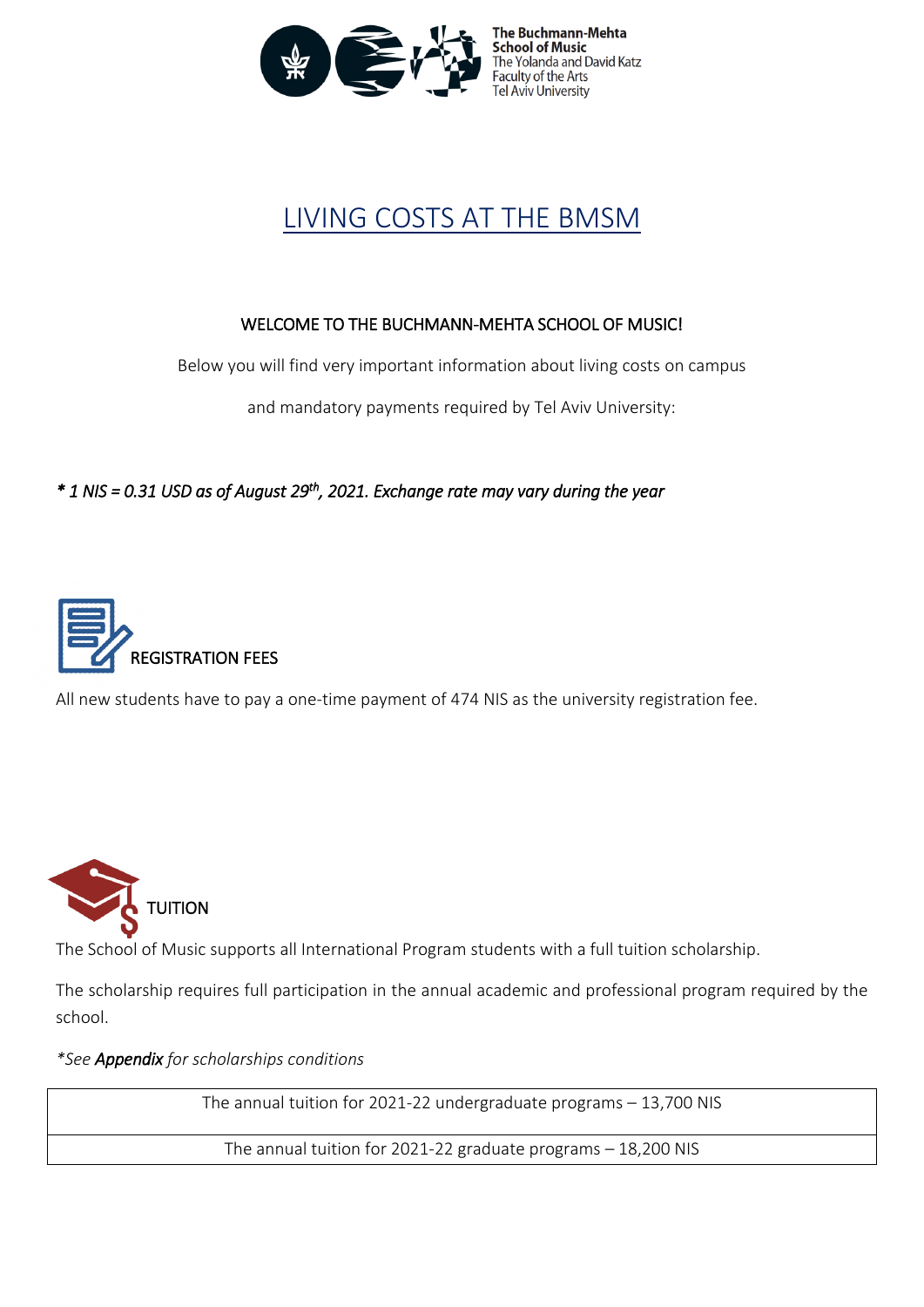### English as a Foreign Language

Exemption in English is required from all international students at the end of the first year of studies (graduate students) and at the end of the second year of studies (undergraduate students).

Students who did not exempt from English based on their Duolingo or TOEFL exam before the beginning of the academic year will be required to take lessons and classes at their own expense as follows:

- Basic English Level: Students will need to take a session of 11 private lessons at the cost of 900 NIS and once they complete 11 lessons, they will need to take English Proficiency exam again and to reach the minimum requirement of Advanced A level.
- Advanced A level Semesterial course at the cost of 1,035 NIS.
- Advanced B level Semesterial course at no cost.

| English Level | <b>TOEFL Score</b> | Duolingo Score |
|---------------|--------------------|----------------|
| <b>Basic</b>  | $0 - 42$           | 10-65          |
| Advanced A    | 42-59              | 70-80          |
| Advanced B    | 60-78              | 85-100         |
| Exemption     | 79+                | $105+$         |



-

Dorms are allocated to all international students who specifically requested it.

The BMSM covers full dorm cost only for students who received a special dorm scholarship (separately from the tuition scholarships mentioned above). *\*See Appendix for scholarships conditions*

Candidates who did not receive a specific indication about a dorm scholarship have to cover the full annual cost of their dorms.

Rooms are shared by two students; every two rooms create a separate suite, with a kitchenette and a bathroom.

The dorm contracts are for 12 months (October – September) and cannot be fragmented. The entire annual fee must be paid upon arrival.

The dorms have no meal plan. Students are responsible for their own food. Nevertheless, TAU campus has many restaurants, coffee shops and cafeterias.

FYI: The annual cost of dorms – Approx. 20,000 NIS

A fully refundable deposit of 2,000 NIS must be paid by all students (regardless of their dorm scholarships) upon entering the dorms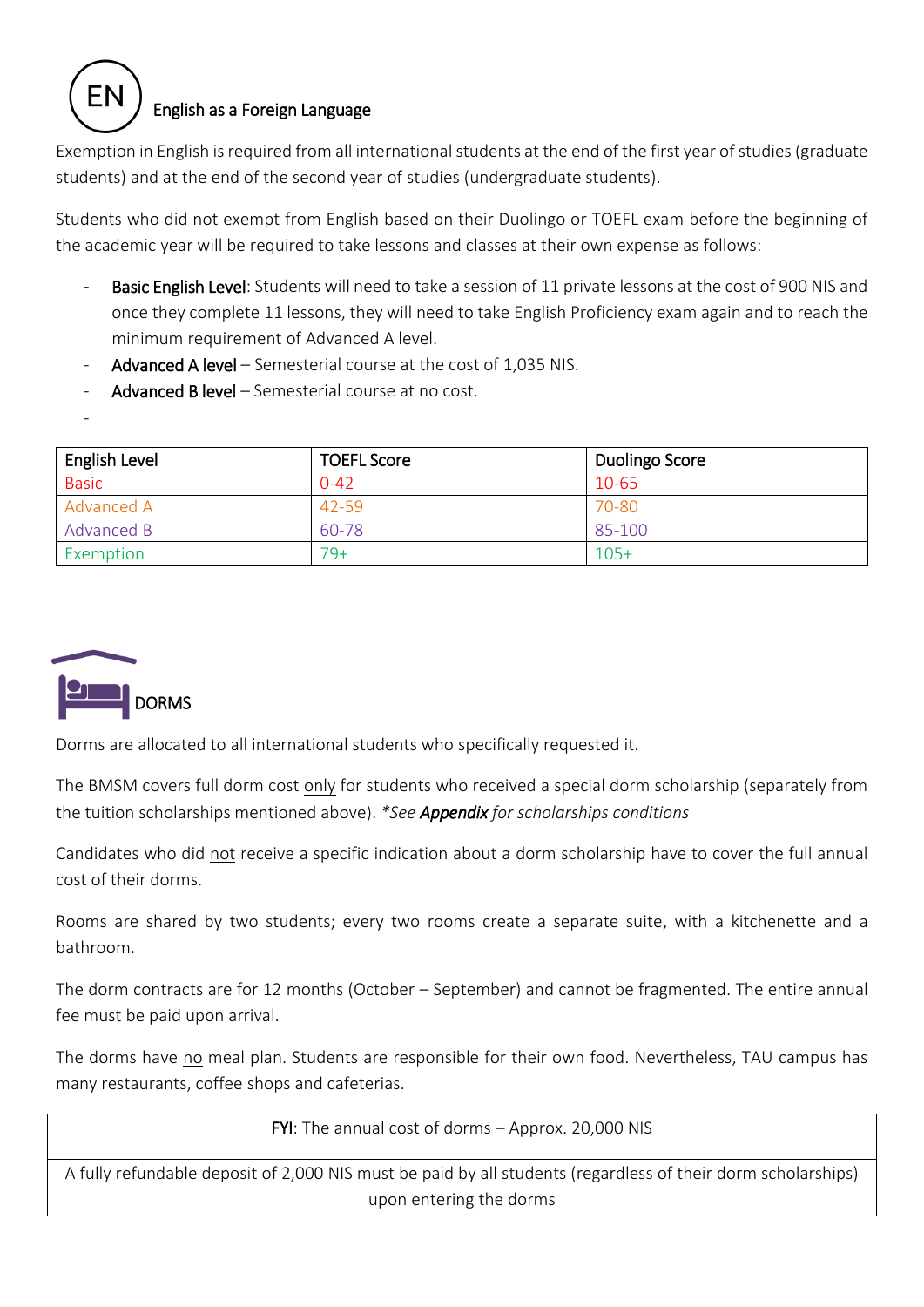

A medical insurance policy for 12 months (October 1<sup>st</sup> 2021– September 30<sup>th</sup> 2022) is required from all students enrolled at Tel Aviv University.

All students are responsible for covering their own medical insurance.

The cost is 3,770 NS for the full period of 12 months and it must be paid prior your Visa request and prior to arrival to Tel Aviv.

### During Covid-19 days, the University's medical insurance is the required insurance for all students.



Living expense (without dorms costs) in Tel Aviv is estimated to be about 60-80 NIS a day.

Buying your own food and cooking it can save you a lot of money, as the difference in cost between the food ingredients and the prepared food in cafeterias may be significant.

# Assistance with Living Expenses

Living expense assistance from the School (if granted) is given in 8 monthly installments (November 15-June 15). Students who receive this financial aid will have to support their living expenses before November 15 and after June 15. Maximum monthly living expense assistance is 1560 NIS.

*\*See Appendix for scholarships conditions*



All students are expected to obtain an Israeli SIM card, so that the school administration can easily communicate with them if and when required.

The cost of local SIM cards is approx. 40 NIS per month.